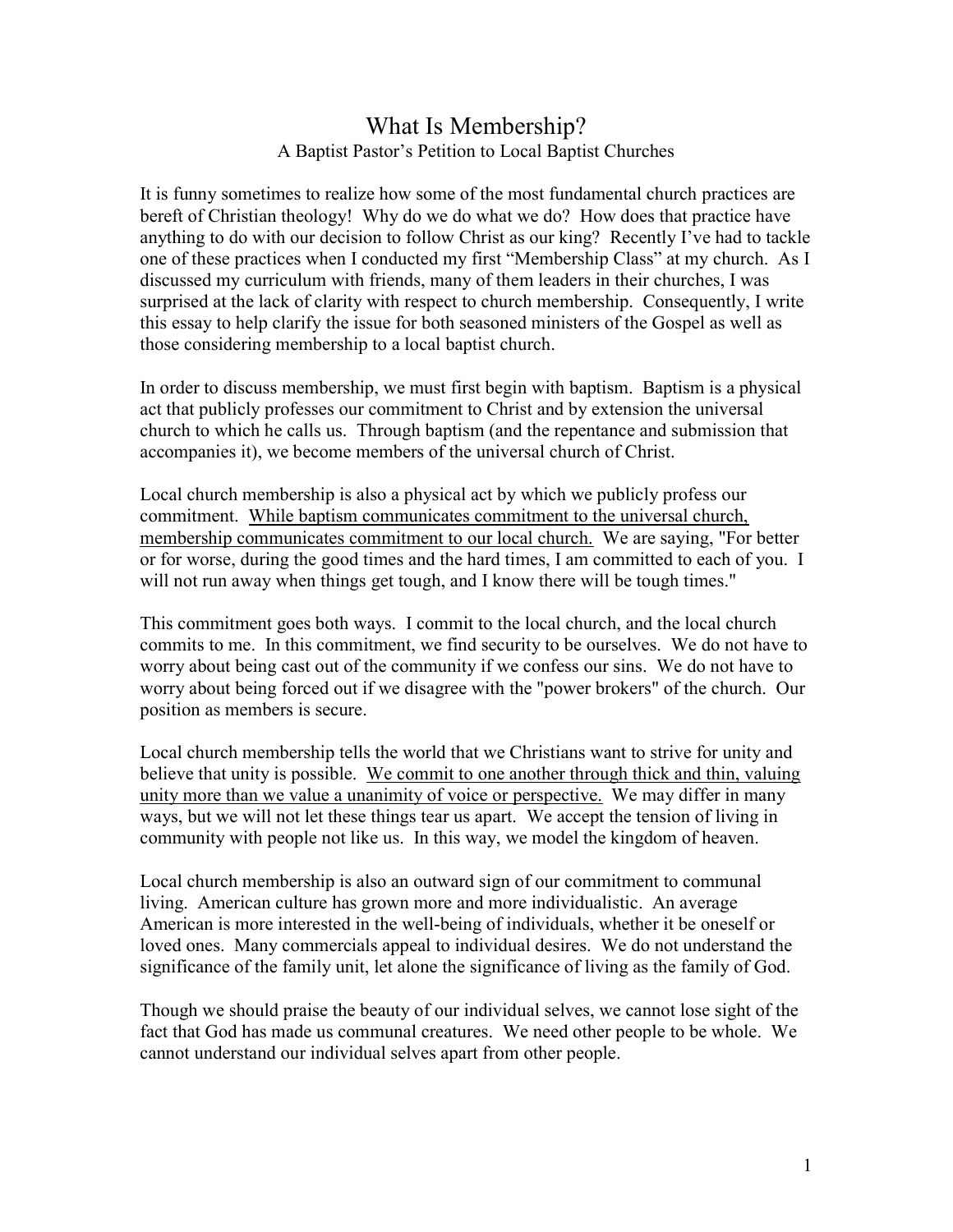The Christian life is a communal life. Scripture testifies to this with the countless encouragements that begin with "Let us..." and end with "... one another." A few of my favorites are 1 John 3:16 and Romans 12:10. There are no "John Wayne" or "John McClane" Christians, walking the journey alone. We walk with Christ, and we walk with our brothers and sisters at our side. Local church membership is a proclamation that we commit to walking side-by-side.

## Concerns About Membership

"Unfortunately, churches are often held together by committees rather than by commitment." (Rick Warren, Purpose Driven Church, 343)

Recent generations are resistant to formal church membership, and I sympathize. I suspect, though, that they are resistant because they don't see a purpose to membership. The irony is that they are longing for community, but the churches are not showing them that the truest community can be found in the local church. If they saw the purpose of membership, a purpose that really answers a need in their lives, namely a lack of commitment to one another, I believe they would value membership.

Others are repelled by membership because they cannot sign on with everything the church teaches. I also sympathize with this. Sometimes it is the local church's statements of belief or ancillary agendas. Sometimes it is concerns with the denomination to which the local church is attached. I believe here that the baptist church has an answer.

The structure of baptist churches is different from traditional denominations. A denomination has a top-down authority structure. If one local church affiliated to the denomination disagrees with the denomination and acts against it, the denomination has the power to take action against the local church. It could oust the pastor, it could impose sanctions, or it could take away use of the property upon which the church stands.

Not so for baptist churches. Each baptist church is, for lack of a better word, autonomous. They own their own property. They call and release their own pastor. They discipline their own members. No higher denominational structure has authority over the local baptist church. These churches, however, have found it beneficial to form associations, fellowships, and conventions in order to pool resources for missions and other ministry activities. My church, for example, associates with Yates Baptist Association, the Southern Baptist Convention, and the Cooperative Baptist Fellowship to further missions in Orange County and around the world.

Membership to my church does not convey loyalty to these associations. Because my church is a baptist church, our membership is a commitment to the church alone. In the end, membership is not a commitment to a constitution but to a congregation. Membership is not a devotion to some do's and don't's but to a family. Anyway, it would be impossible for anyone to agree with everything these associations believe, because frankly they contradict each other sometimes!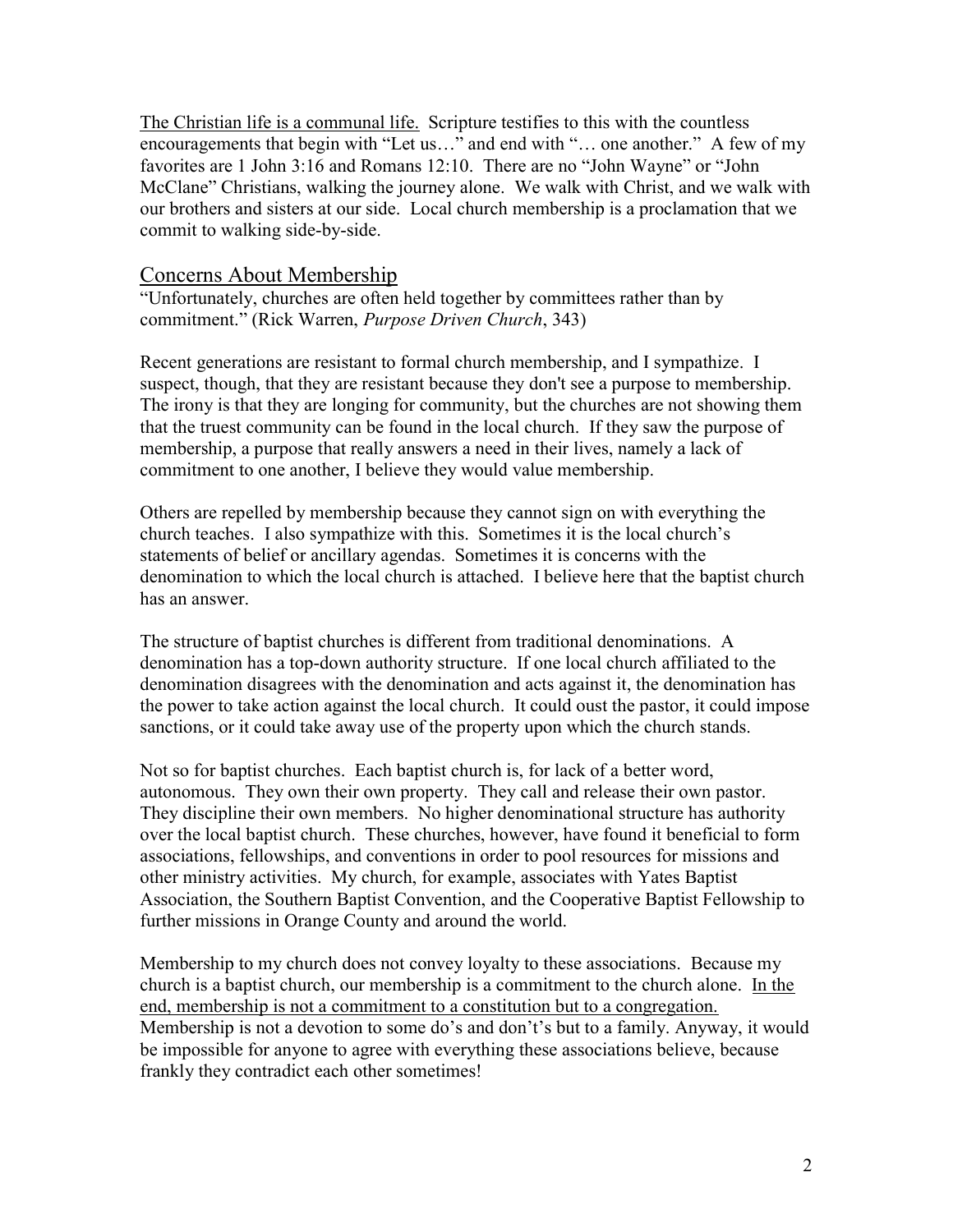Baptist churches are like families. We don't agree with one another all the time. We voice our differences. But at the same time we value our differences. In the midst of disagreements, something deeper keeps families together. It is our fundamental agreements. We agree that Jesus is the Savior of the World. We agree that Jesus is our King. We agree that Jesus is all we need to be a united family. And so we commit to our brothers and sisters now and then begin "family discussions" about our differences. And who knows, maybe we will be won over by our sister, or maybe we can learn to love our brother despite our differences!

That saying, I would agree with those who say that formal membership to a church is not mandated in Scripture. Neither are paid full-time pastors mandated in Scripture. But we have paid full-time pastors because we believe they are beneficial to the health of our church. Likewise, formal local church membership is not necessary, but beneficial. I grew up with neither paid staff nor formal membership, so I appreciate both polities. Obviously, I lean towards these practices as beneficial to the local church.

We Christians are called to a new way of living. Tied to this new way of living is the church. It is a foretaste of the society of God, the kingdom of God. And we as Christians are the citizens. No, we do not have passports for this society. Our proof of citizenship is a profession, a baptism, and a new life in Christ made possible by the Holy Spirit. As Christians we say that this citizenship is more important than any other citizenship we may have, even of America. We don't just proclaim this new way of living theoretically, but physically in our commitment to a local church. Local church membership is an outward profession of an inward intention. We express commitment to our brothers and sisters. We accept commitment from our brothers and sisters. And we proclaim to the world that Christian unity is not just theoretical; it is right here, in the walls of our church.

Pastor Rich Goodier Mount Hermon Baptist Church 2011